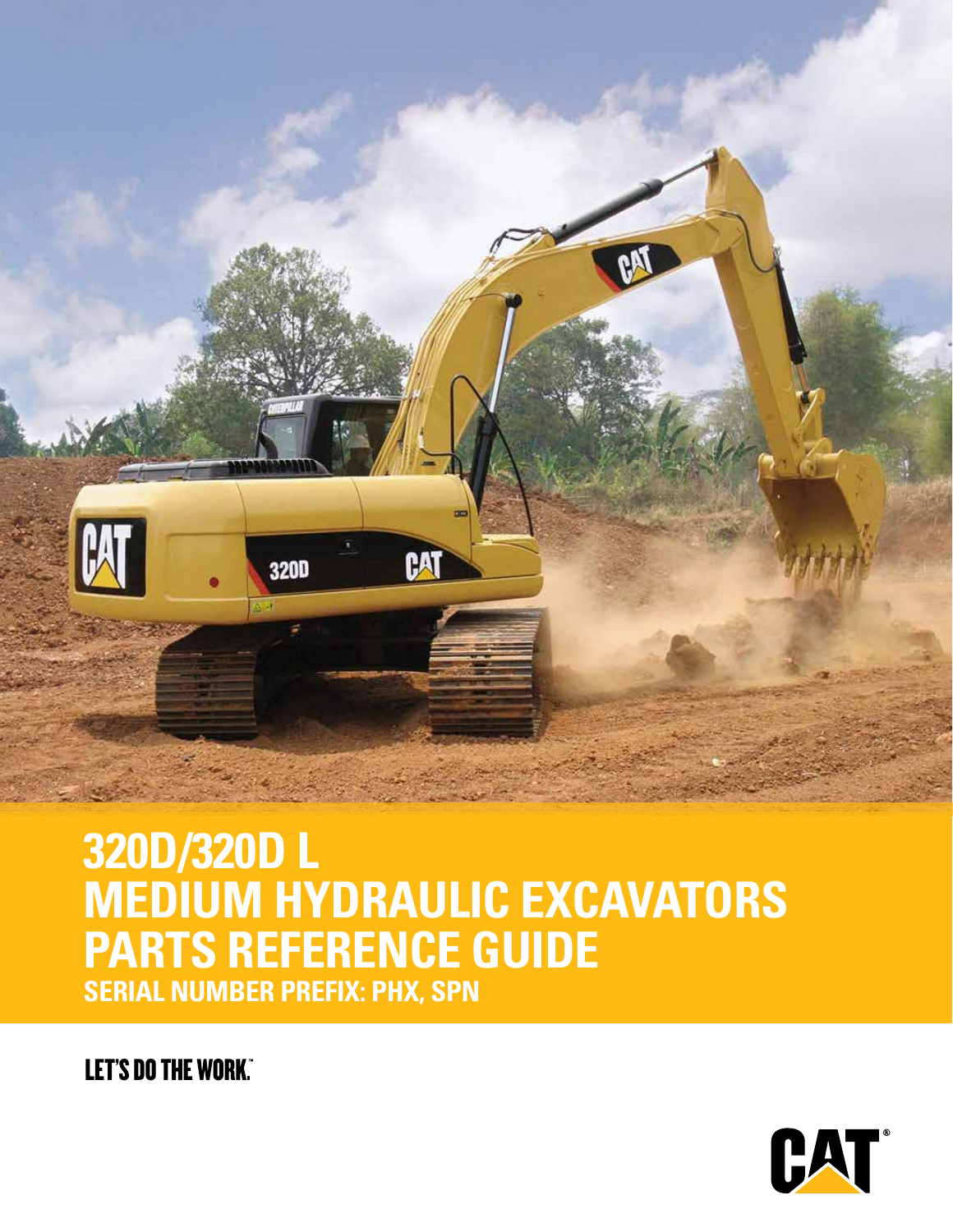| <b>SCHEDULED MAINTENANCE PARTS</b> |                            |  |  |  |  |
|------------------------------------|----------------------------|--|--|--|--|
|                                    | <b>GREASES</b>             |  |  |  |  |
|                                    | <b>PLANNED MAINTENANCE</b> |  |  |  |  |

This guide is designed to provide you with a quick reference for the parts and part numbers you need to keep your Cat Medium Hydraulic Excavator operating at peak efficiency. Always read and understand the machine's Operation and Maintenance Manual prior to performing any type of maintenance.

#### **MAINTENANCE**

Proactive preventative maintenance extends the life of your machine and protects your investment. Only Caterpillar knows Cat equipment's filtration and lubrication requirements and offers parts kits to match your machine's maintenance cycles.

#### **REPLACEMENT PARTS**

Proper maintenance minimizes the need for repair and replacement. In the event that replacement parts are required, the use of genuine Cat parts helps maximize machine performance and maintains high resale value. Other parts may not meet certain original equipment specifications.

Thank you for selecting the Cat**®** Medium Hydraulic Excavator.

# **PROTECT YOUR INVESTMENT WITH GENUINE CAT® PARTS**

| <b>WEAR PARTS</b>                    |  |  |  |  |  |  |
|--------------------------------------|--|--|--|--|--|--|
| <b>COMMON GROUND ENGAGING TOOLS</b>  |  |  |  |  |  |  |
| <b>MINOR REPAIR PARTS</b>            |  |  |  |  |  |  |
| <b>CAB GLASS AND ACCESSORIES</b>     |  |  |  |  |  |  |
| <b>MIRRORS AND LIGHTS</b>            |  |  |  |  |  |  |
| <b>OCCASIONAL REPAIR PARTS</b>       |  |  |  |  |  |  |
| <b>UNDERCARRIAGE</b>                 |  |  |  |  |  |  |
| <b>ENGINE PARTS</b>                  |  |  |  |  |  |  |
| <b>PUMPS AND MOTORS</b>              |  |  |  |  |  |  |
| <b>UPGRADES/ENHANCEMENTS</b>         |  |  |  |  |  |  |
| <b>UPGRADE KITS</b>                  |  |  |  |  |  |  |
| <b>LINKAGE</b>                       |  |  |  |  |  |  |
| LINKAGE PINS, BEARINGS, AND HARDWARE |  |  |  |  |  |  |







| <b>Previous Cat Product Name</b>   | <b>Cat Ultra5</b><br>Moly #1                         | <b>Cat Ultra5</b><br>Moly #2                         | <b>Cat Advanced</b><br>3 Moly                           | <b>Cat Arctic</b><br><b>Platinum</b>                               | <b>Cat Desert</b><br>Gold                                          | Cat<br><b>Multipurpose</b>          | <b>Hammer</b>                     |
|------------------------------------|------------------------------------------------------|------------------------------------------------------|---------------------------------------------------------|--------------------------------------------------------------------|--------------------------------------------------------------------|-------------------------------------|-----------------------------------|
| <b>Current Cat Product Name</b>    | <b>Cat Extreme</b><br><b>Application</b><br>Grease 1 | <b>Cat Extreme</b><br><b>Application</b><br>Grease 2 | <b>Cat Prime</b><br><b>Application</b><br><b>Grease</b> | <b>Cat Extreme</b><br><b>Application</b><br><b>Grease - Arctic</b> | <b>Cat Extreme</b><br><b>Application</b><br><b>Grease - Desert</b> | <b>Cat Utility</b><br><b>Grease</b> | Paste                             |
| <b>Grade (NLGI)</b>                | 1                                                    | 2                                                    | 2                                                       | 0                                                                  | 2                                                                  | $\mathbf{2}$                        | $\mathbf 2$                       |
| <b>Melting Point C° (F°)</b>       | 260 (500)                                            | 260 (500)                                            | 260 (500)                                               | 230 (446)                                                          | 280 (536)                                                          | 260 (500)                           | 230 (446)                         |
| <b>Ambient Temperature C° (F°)</b> | $-35$ to $+40$<br>$(-31 to +104)$                    | $30$ to $+50$<br>(-22 to +122)                       | $-20$ to $+40$<br>(-4 to +104)                          | $-35$ to $+40$<br>(-31 to +104)                                    | $30$ to $+50$<br>(-22 to +122)                                     | $-30$ to $+40$<br>$(-22 to +104)$   | $-20$ to $+110$<br>$(-4 to +201)$ |
| <b>Base Oil Type</b>               | <b>Mineral</b>                                       | <b>Mineral</b>                                       | <b>Mineral</b>                                          | Semi-<br><b>Synthetic</b>                                          | <b>Mineral</b>                                                     | <b>Mineral</b>                      | <b>Mineral</b>                    |
| <b>Color</b>                       | <b>Dark Grey</b>                                     | <b>Dark Grey</b>                                     | <b>Dark Grey</b>                                        | <b>Dark Grey</b>                                                   | <b>Dark Grey</b>                                                   | <b>Blue</b>                         | <b>Bronze</b>                     |
| <b>Cartridge (390 g / 14 oz)</b>   | 452-5996                                             | 452-6001                                             | 452-6006                                                | 508-2184                                                           | 452-6016                                                           | 452-6011                            | 130-6951 (stan<br>317-8491 (auto  |
| Plastic Pail (5 kg / 11 lb)        | $\overline{\phantom{0}}$                             | -                                                    |                                                         |                                                                    |                                                                    |                                     | 133-8807                          |
| Plastic Pail (16 kg / 35 lb)       | 452-5999                                             | 452-6004                                             | 452-6009                                                | 508-2187                                                           | 452-6019                                                           | 452-6014                            |                                   |
| Keg (55 kg / 120 lb)               | 452-5998                                             | 452-6003                                             | 452-6008                                                | 508-2186                                                           | 452-6018                                                           | 452-6013                            |                                   |
| Drum (180 kg / 400 lb)             | 452-5997                                             | 452-6002                                             | 452-6007                                                | 508-2185                                                           | 452-6017                                                           | 452-6012                            |                                   |



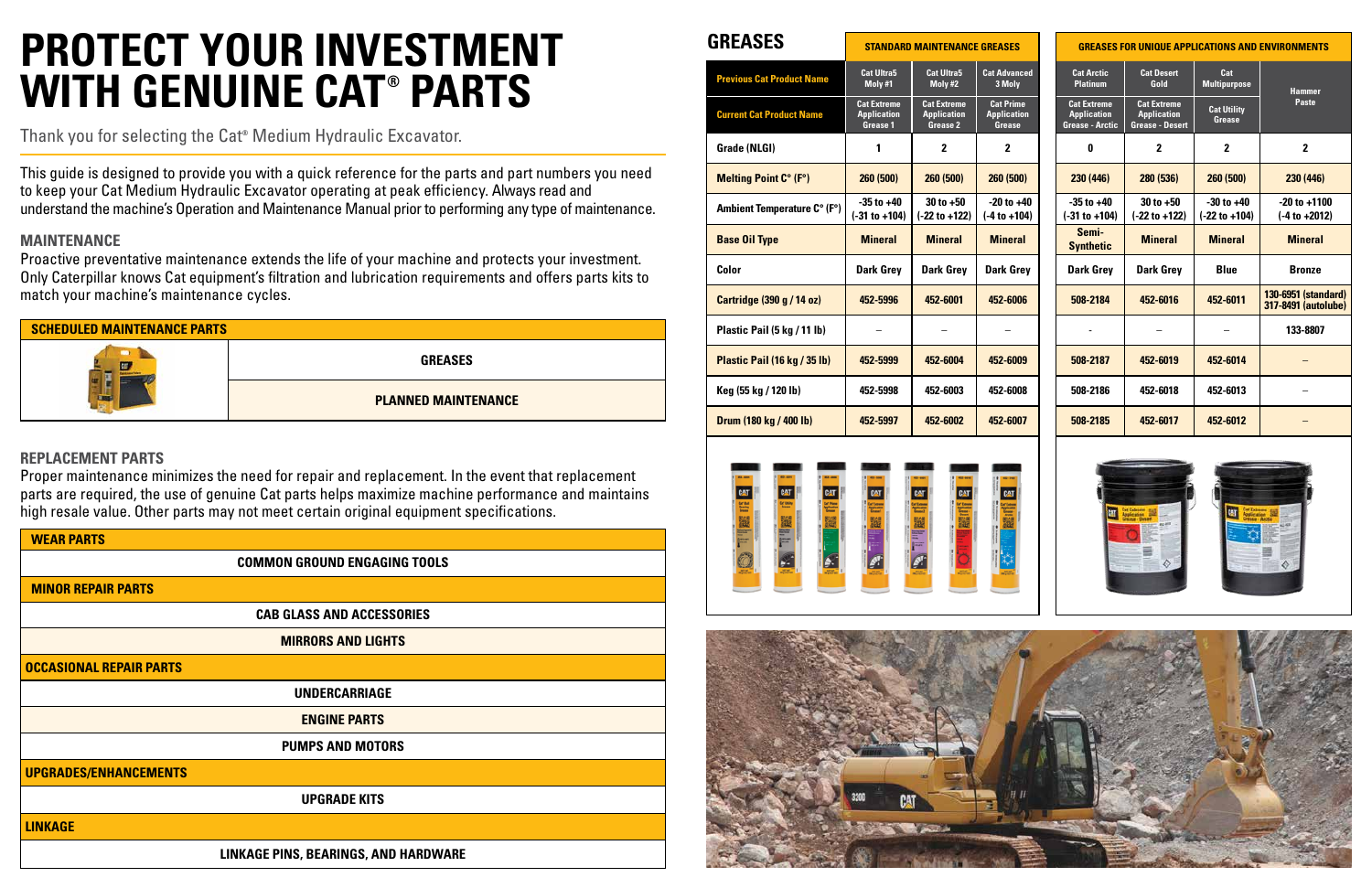| <b>EXCAVATOR</b> |                             | <b>Every 500 Hours</b> |                                                    |                        |                          |  |  |  |
|------------------|-----------------------------|------------------------|----------------------------------------------------|------------------------|--------------------------|--|--|--|
|                  |                             |                        | <b>Engine Oil/Filter Change</b>                    | <b>Fuel Filter</b>     |                          |  |  |  |
| Sales Model      | <b>Serial Number Prefix</b> | <b>Filter Element</b>  | <b>Oil Oty - Liter (Gallon)</b><br><b>DEO-ULS™</b> | <b>Primary Element</b> | <b>Secondary Element</b> |  |  |  |
| 320D             | <b>PHX</b>                  |                        |                                                    |                        | 1R-0751 (Quantity 2-3)   |  |  |  |
| 320D L           | <b>SPN</b>                  | 1R-0739                | 30(8)                                              | 326-1644               | 1R-0751 (Quantity 2)     |  |  |  |

| <b>EXCAVATOR</b>   |                             | <b>Every 1000 Hours</b>                                  |                                |                            |  |  |  |
|--------------------|-----------------------------|----------------------------------------------------------|--------------------------------|----------------------------|--|--|--|
|                    |                             | <b>Swing Drive</b>                                       | <b>Hydraulic Filter Change</b> |                            |  |  |  |
| <b>Sales Model</b> | <b>Serial Number Prefix</b> | <b>Swing Drive Oil Quantity -</b><br>Liter (Gallon) TDTO | <b>Case Drain Filter</b>       | <b>Pilot System Filter</b> |  |  |  |
| 320D               | <b>PHX</b>                  | 8(2)                                                     | 093-7521                       | 51-8670                    |  |  |  |
| 320 L              | <b>SPN</b>                  |                                                          |                                |                            |  |  |  |

| <b>EXCAVATOR</b>   |                             | <b>Every 2000 Hours</b>                                 |                         |                                  |  |  |  |
|--------------------|-----------------------------|---------------------------------------------------------|-------------------------|----------------------------------|--|--|--|
|                    |                             | <b>Final Drive Oil Change</b>                           | <b>Hydraulic Filter</b> |                                  |  |  |  |
| <b>Sales Model</b> | <b>Serial Number Prefix</b> | Final Drive Oil Quantity, each -<br>Liter (Gallon) TDTO | <b>Return Filter</b>    | <b>Return Filter Service Kit</b> |  |  |  |
| 320D               | <b>PHX</b>                  | 8(2)                                                    | 179-9806                | 201-9229                         |  |  |  |
| 320D L             | <b>SPN</b>                  |                                                         |                         |                                  |  |  |  |



|                  |                                  | <b>As-Needed and High Interval Parts</b>                                                |                                                                   |            |                           |                          |                                              |                                                            |                       |                                                       |                 |
|------------------|----------------------------------|-----------------------------------------------------------------------------------------|-------------------------------------------------------------------|------------|---------------------------|--------------------------|----------------------------------------------|------------------------------------------------------------|-----------------------|-------------------------------------------------------|-----------------|
| <b>EXCAVATOR</b> |                                  | <b>Engine Air</b>                                                                       |                                                                   |            | <b>Cabin Air</b>          |                          | <b>Hydraulic Oil Change</b>                  |                                                            | <b>Engine Coolant</b> | <b>Engine Crankcase</b>                               |                 |
|                  | Sales Model Serial Number Prefix | <b>Primary Element</b>                                                                  | Secondary Element                                                 | Precleaner | <b>Precleaner Element</b> | <b>Fresh Air Element</b> | <b>AC/Recirculating</b><br><b>Air Filter</b> | Hydraulic Oil Quantity - Tank Breather<br>Liters (gallons) |                       | <b>Cat<sup>®</sup> ELC Coolant</b><br><b>Extender</b> | <b>Breather</b> |
| 320D             | <b>PHX</b>                       | 6I-2501 (without dust valve)<br>128-2686 (ultra high efficiency,<br>without dust valve) | $61 - 2502$<br>(without dust valve)<br>131-8821 (with dust valve) | 130-3280   | 258-6614                  | 293-1184                 | 546-0006                                     |                                                            |                       |                                                       |                 |
| 320D L           | SPN                              | 131-8822 (with dust valve)<br>134-0685 (ultra high efficiency,<br>with dust valve)      |                                                                   |            | $\overline{\phantom{0}}$  | 327-6618                 |                                              | 138 (37)                                                   | 227-0590              | 119-5152                                              | $51 - 7725$     |

### **PLANNED MAINTENANCE**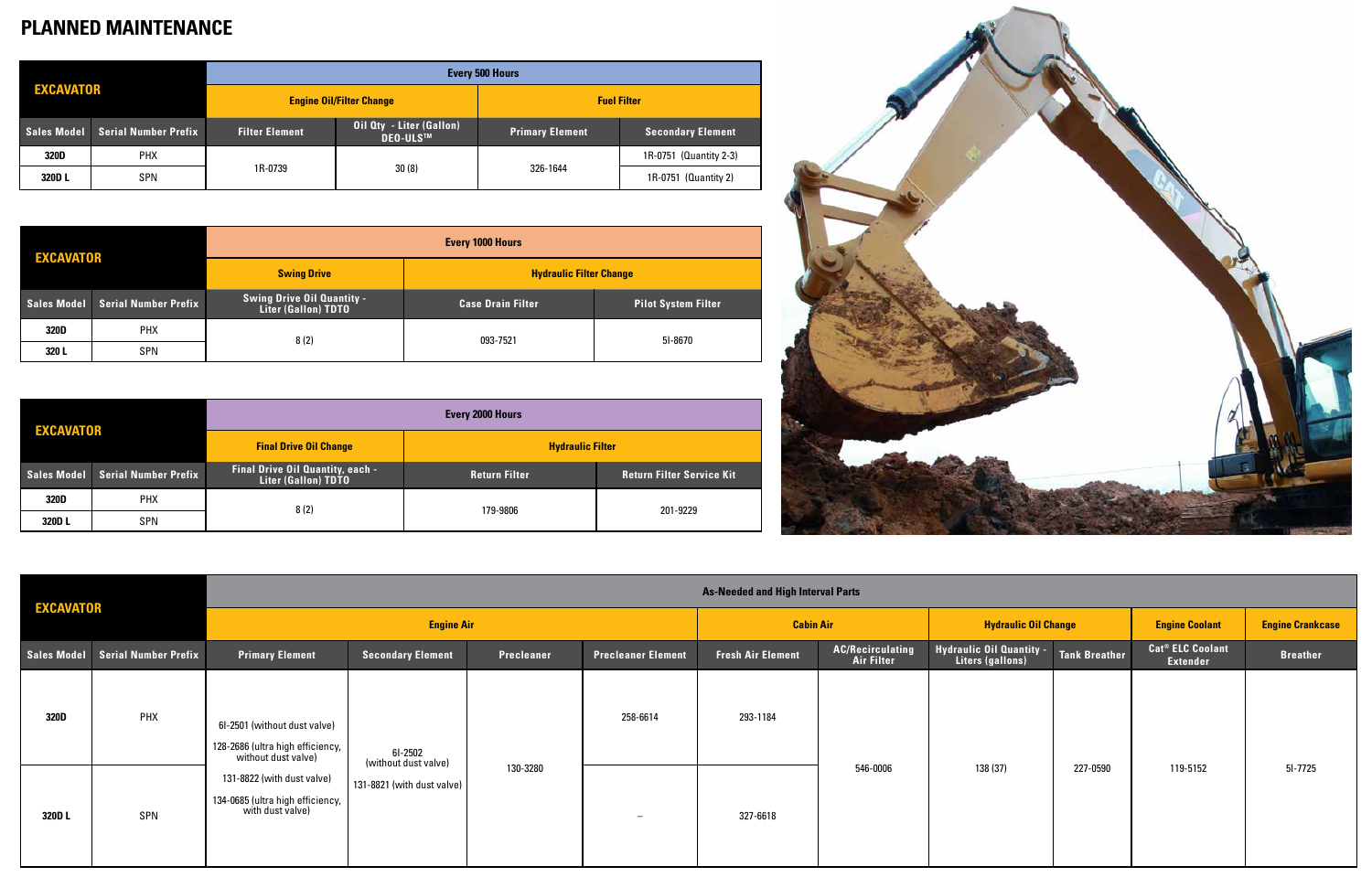|                                       | <b>Heavy Duty J Series</b> |                          |                          | <b>K</b> Series          | <b>CAT<sup>®</sup> Advansys™</b> |                    |
|---------------------------------------|----------------------------|--------------------------|--------------------------|--------------------------|----------------------------------|--------------------|
| <b>Description</b>                    | <b>J300</b>                | <b>J350</b>              | <b>K80</b>               | <b>K90</b>               | <b>Advansys 80</b>               | <b>Advansys 90</b> |
| <b>Penetration Plus</b>               | 183-5300                   | 168-1359                 | 475-5470                 | 475-5482                 | 505-4083                         | 505-4097           |
| <b>General Purpose</b>                | 1U-3302                    | 1U-3352                  | 475-5473                 | 475-5484                 | 505-4086                         | 505-4096           |
| <b>Heavy Duty</b>                     |                            | $\overline{\phantom{m}}$ |                          | $\overline{\phantom{m}}$ | 505-3982                         | 505-3996           |
| <b>Heavy Duty Long Life (ARM)</b>     |                            | $\qquad \qquad -$        |                          |                          | 505-3983                         | 505-3993           |
| <b>Leveling Edge Conversion (LEC)</b> |                            |                          | -                        |                          | 505-3985                         | 505-3995           |
| <b>Wide</b>                           | 107-3300                   | 107-3350                 | 475-5474                 | 475-5485                 | 505-4080                         | 505-4090           |
| <b>Penetration</b>                    | 9J-4309                    | 9J-4359                  | 475-5469                 | 475-5481                 | 505-4081                         | 505-4091           |
| <b>Penetration Long Life (ARM)</b>    | 125-8309                   | 119-9359                 | 475-5478                 | 475-5489                 | 505-4082                         | 505-4092           |
| <b>Extra Duty Long Life (ARM)</b>     |                            | $\overline{\phantom{m}}$ | 475-5477                 | 475-5488                 |                                  |                    |
| <b>Extra Duty</b>                     |                            | $\qquad \qquad -$        | 475-5468                 | 475-5480                 |                                  |                    |
| <b>Spike</b>                          | 168-1300                   | 168-1350                 | 475-5471                 | 475-5483                 | 505-4084                         | 505-4098           |
| <b>Double Spike</b>                   | 135-9308                   | 135-9357                 | 475-5472                 | 475-5491                 |                                  |                    |
| Pin                                   | 132-4766                   | 114-0358                 | $\overline{\phantom{0}}$ |                          |                                  |                    |
| <b>Retainer</b>                       | 149-5733                   | 114-0359                 | 220-9090                 | 220-9090                 |                                  |                    |



# **GROUND ENGAGING TOOLS**

#### **CAB ACCESSORIES**

| <b>Sales Model</b> | <b>Serial Number Prefix</b> | <b>Part Description</b>             | <b>Part Number</b> |
|--------------------|-----------------------------|-------------------------------------|--------------------|
| 320D               | <b>PHX</b>                  | <b>Cabin Air Duct</b>               | 229-9082           |
| 320DL              | SPN                         |                                     | 340-6524           |
| 320DL              | SPN                         | <b>Falling Objects Guard Kit</b>    | 484-8798           |
| 320D               | <b>PHX</b>                  | <b>Front Window Guard</b>           | 164-0534           |
| 320DL              | SPN                         |                                     | 316-8837           |
| 320D               | <b>PHX</b>                  | <b>Hydraulic Pedal Control</b>      | 259-7179           |
| 320DL              | SPN                         |                                     | 316-8842           |
| 320D               | <b>PHX</b>                  | Ladder                              | 279-3087           |
| 320D               | <b>PHX</b>                  | Radio                               | 251-0538           |
| 320DL              | SPN                         |                                     |                    |
| 320D               | <b>PHX</b>                  | <b>Rain Visor</b>                   | 316-8842           |
| 320DL              | SPN                         |                                     | 316-8838           |
| 320D               | <b>PHX</b>                  | <b>Rear View Camera Bracket Kit</b> | 251-4162           |
| 320DL              | SPN                         |                                     |                    |
| 320D               | <b>PHX</b>                  | <b>Roof Hatch</b>                   | 139-7099           |
| 320DL              | SPN                         |                                     | 340-6665           |
| 320D               | <b>PHX</b>                  | <b>Seat Belt</b>                    | 305-0466           |
| 320DL              | SPN                         |                                     |                    |
| 320D               | <b>PHX</b>                  | Step                                | 235-7764           |
| 320DL              | SPN                         |                                     |                    |
| 320D               | <b>PHX</b>                  | Sun Screen                          | 245-7881           |
| 320DL              | SPN                         |                                     | 336-1150           |
| 320D               | <b>PHX</b>                  | Sun Visor                           | 161-3751           |
| 320DL              | SPN                         |                                     | 336-1140           |
| 320D               | <b>PHX</b>                  | <b>Swivel Guard Kit</b>             | 471-1985           |
| 320DL              | SPN                         |                                     |                    |
| 320D               | <b>PHX</b>                  | Vandalism Guard                     | 207-0159           |
| 320DL              | SPN                         |                                     | 340-3761           |
| 320D               | <b>PHX</b>                  | Window (Door)                       | 151-6792           |
| 320D               | <b>PHX</b>                  | Window (Front, Lower)               | 176-1958           |
| 320DL              | SPN                         | Window (Front, Rear, Sides)         | 340-6695           |
| 320D               | <b>PHX</b>                  | Window (Front, Upper)               | 207-0144           |
| 320DL              | SPN                         |                                     | 327-6625           |
| 320D               | <b>PHX</b>                  | Window (Side and Rear)              | 235-8909           |
| 320D               | <b>PHX</b>                  |                                     | 229-9086           |
| 320DL              | SPN                         | Window Wiper (Lower)                | 327-6489           |
| 320D               | <b>PHX</b>                  |                                     | 234-6594           |
| 320DL              | SPN                         | Window Wiper (Upper)                | 327-6551           |
| 320D               | <b>PHX</b>                  | Window Wiper and Washer             | 229-9087           |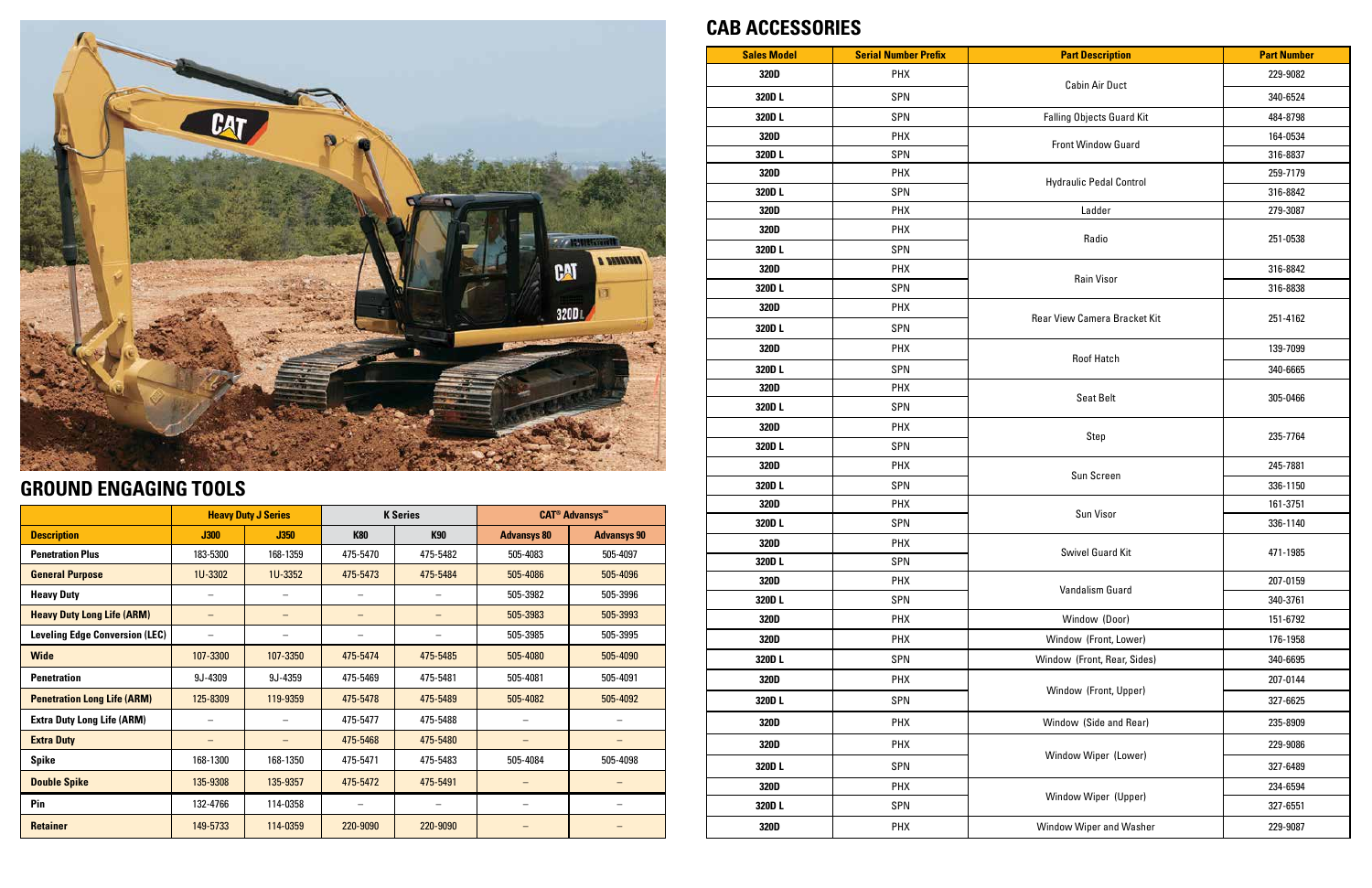### **MIRRORS**

### **LIGHTS**

| <b>Sales Model</b> | <b>Serial Number Prefix</b> | <b>Part Description</b>                        | <b>Part Number</b> |  |
|--------------------|-----------------------------|------------------------------------------------|--------------------|--|
| 320D               | <b>PHX</b>                  |                                                |                    |  |
| 320D L             | <b>SPN</b>                  | Mirror                                         | 489-5117           |  |
| 320D               | <b>PHX</b>                  |                                                | 327-6553           |  |
| 320D L             | <b>SPN</b>                  | Rear View Mirror (Use with Front Window Guard) |                    |  |
| 320D               | <b>PHX</b>                  |                                                |                    |  |
| 320D L             | <b>SPN</b>                  | Rear View Mirror (Use without Front Guard)     | 327-6552           |  |

| <b>Sales Model</b> | <b>Serial Number Prefix</b> | <b>Part Description</b>          | <b>Part Number</b> |  |
|--------------------|-----------------------------|----------------------------------|--------------------|--|
| 320D               | <b>PHX</b>                  | <b>Flood Light</b>               | 489-5118           |  |
| 320DL              | <b>SPN</b>                  |                                  |                    |  |
| 320D               | <b>PHX</b>                  | Flood Light (Use with Cab Guard) | 170-9294           |  |
| 320D               | <b>PHX</b>                  |                                  |                    |  |
| 320DL              | SPN                         | Flood Light, Reach Boom (Left)   | 259-5043           |  |
| 320D               | <b>PHX</b>                  |                                  |                    |  |
| 320DL              | SPN                         | Flood Light, Reach Boom (Right)  | 259-5047           |  |
| 320D               | <b>PHX</b>                  | Flood Light, Cab                 | 366-9343           |  |
| 320D               | <b>PHX</b>                  |                                  |                    |  |
| 320DL              | SPN                         | Flood Light, Short Boom (Left)   | 267-7627           |  |
| 320D               | <b>PHX</b>                  |                                  |                    |  |
| 320DL              | SPN                         | Flood Light, Short Boom (Right)  | 259-5048           |  |
| 320D               | <b>PHX</b>                  | Flood Light, Reach Boom (Left)   | 259-5043           |  |
| 320D               | <b>PHX</b>                  | Flood Light, Reach Boom (Right)  | 259-5047           |  |
| 320D               | <b>PHX</b>                  | Flood Light, Short Boom (Left)   | 267-7627           |  |
| 320D               | <b>PHX</b>                  | Flood Light, Short Boom (Right)  | 259-5048           |  |
| 320DL              | SPN                         | Flood Light (Use with Cab Guard) | 336-6072           |  |

| <b>Machine Model</b> |                                       |                        |                                                 |                                                                           |                                                                                |
|----------------------|---------------------------------------|------------------------|-------------------------------------------------|---------------------------------------------------------------------------|--------------------------------------------------------------------------------|
| <b>Sales Model</b>   | <b>Serial Number</b><br><b>Prefix</b> | <b>Rollers</b>         | <b>Steel Track Assembly</b><br><b>Sprockets</b> |                                                                           | <b>Steel Track Shoe</b>                                                        |
| 320D                 | <b>PHX</b>                            | 8E-5600 Track Carrier  | 8E-9805                                         | 194-1912<br>800mm, Triple Grouser Shoe,<br><b>Grease Lubricated Track</b> | 194-1608 (Link Assembly)<br>9W-9351 (Shoe)<br>9W-3619 (Bolt)<br>9W-3361 (Nut)  |
| 320D L               | <b>SPN</b>                            | 163-4143 Single Flange |                                                 | 332-8908<br>790mm, Triple Grouser Shoe,<br><b>Grease Lubricated Track</b> | 194-1608 (Link Assembly)<br>332-8903 (Shoe)<br>9W-3619 (Bolt)<br>9W-3361 (Nut) |



## **UNDERCARRIAGE**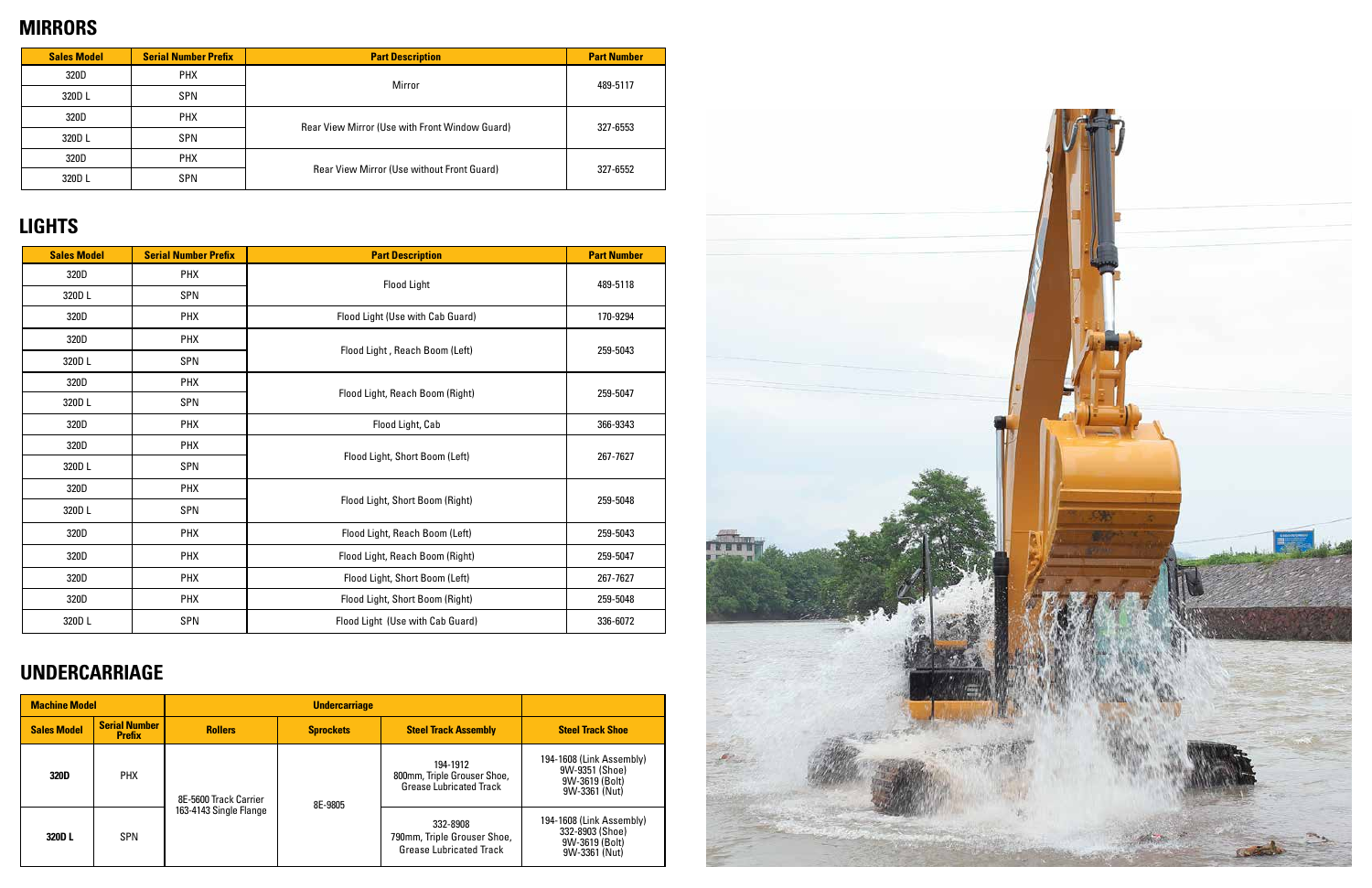#### **ENGINE PARTS**

| <b>Sales</b><br><b>Model</b> | <b>Serial</b><br><b>Number Prefix</b> |                   | <b>Starter Motor</b> |                 | <b>Battery</b>                                                            |                 | <b>Alternator</b> |                          |                 | <b>Water Pump</b>                |                          |                 | <b>Fuel Injector Pump</b> |          | <b>Fuel Priming Pump</b> |                      | <b>Turbocharger</b> |            |                          | <b>Fuel Injector</b> |            |          | <b>Crankcase Breather</b> |             |                 |
|------------------------------|---------------------------------------|-------------------|----------------------|-----------------|---------------------------------------------------------------------------|-----------------|-------------------|--------------------------|-----------------|----------------------------------|--------------------------|-----------------|---------------------------|----------|--------------------------|----------------------|---------------------|------------|--------------------------|----------------------|------------|----------|---------------------------|-------------|-----------------|
|                              |                                       | <b>New</b>        | Reman                | <b>Quantity</b> | <b>New</b>                                                                | <b>Quantity</b> | <b>New</b>        | Reman                    | <b>Quantity</b> | <b>New</b>                       | Reman                    | <b>Quantity</b> | <b>New</b>                | Reman    | <b>Quantity</b>          | <b>New</b>           | <b>Quantity</b>     | <b>New</b> | Reman                    | <b>Quantity</b>      | <b>New</b> | Reman    | <b>Quantity</b>           | <b>New</b>  | <b>Quantity</b> |
| 320D                         | <b>PHX</b>                            | 272-4774 10R-7586 |                      |                 | 3T-5760<br>570-6509<br>(General<br>Duty)<br>115-2422<br>(Cold<br>Weather) |                 | 212-8561          | $\overline{\phantom{0}}$ |                 | 178-6633<br>578-1835<br>(General | $\overline{\phantom{a}}$ |                 | 326-4635                  | 10R-7662 |                          | 390-4679             |                     | 287-0049   | $\overline{\phantom{0}}$ |                      | 326-4700   | 10R-7675 |                           | $51 - 7725$ |                 |
| 320D L                       | SPN                                   |                   |                      |                 | 9X-3404<br>115-2422<br>(Cold<br>Weather)                                  |                 |                   |                          |                 | Duty)                            |                          |                 |                           |          |                          | 137-5541<br>390-4679 |                     |            |                          |                      |            |          |                           |             |                 |

#### **PUMPS AND MOTORS**

P<sub>T3</sub>

PT<sub>5</sub>

PT9

**PT10** 

PT7

#### **LINKAGE PINS**



| <b>Sales</b> | <b>Serial</b>                  |                                 | <b>Head Pump</b> |                 | <b>Auxiliary Pump</b> |            |                 |            | <b>Swing Motor</b> |                 | <b>Travel Motor</b> |                 |                 |  |
|--------------|--------------------------------|---------------------------------|------------------|-----------------|-----------------------|------------|-----------------|------------|--------------------|-----------------|---------------------|-----------------|-----------------|--|
| <b>Model</b> | <b>Number</b><br><b>Prefix</b> | <b>New</b>                      | Reman            | <b>Quantity</b> | <b>New</b>            | Re-<br>man | <b>Quantity</b> | <b>New</b> | <b>Reman</b>       | <b>Quantity</b> | <b>New</b>          | <b>Reman</b>    | <b>Quantity</b> |  |
| 320D         | <b>PHX</b>                     | 256-0093                        |                  |                 |                       |            |                 |            |                    |                 |                     |                 |                 |  |
| 320D L       | SPN                            | (Drive)<br>256-0096<br>(Driven) |                  |                 | 200-3365              |            |                 | 334-9976   | 20R-1757           |                 | 593-5126            | $11R -$<br>1020 | L               |  |

| <b>Sales Model</b> | <b>Serial</b><br><b>Number</b><br><b>Prefix</b> | <b>Category</b>                     | <b>Part Description</b>         | <b>Part Number</b> |
|--------------------|-------------------------------------------------|-------------------------------------|---------------------------------|--------------------|
|                    |                                                 | <b>Performance and Productivity</b> | <b>Engine Pre-Cleaner</b>       | 153-1277           |
| 320D               | <b>PHX</b>                                      | <b>Safety and Visibility</b>        | <b>Rear View Camera Bracket</b> | 251-4162           |
|                    |                                                 | <b>Protection</b>                   | <b>Swivel Guard</b>             | 471-1985           |
|                    |                                                 | <b>Safety and Visibility</b>        | <b>Rear View Camera Bracket</b> | 251-4162           |
| 320D L             | <b>SPN</b>                                      |                                     | <b>Falling Objects Guard</b>    | 484-8798           |
|                    |                                                 | <b>Protection</b>                   | <b>Swivel Guard</b>             | 471-1985           |



These kits update your machine by adding a new feature. Contact your local Cat Dealer for details.

| <b>Sales</b> | <b>Serial</b>                  |                                                | <b>Configuration</b>    |               |                  | PT <sub>1</sub><br>PT <sub>2</sub>                      |                 | PT4<br>PT5                         |                | <b>PT6</b>                                            | PT <sub>7</sub>             | <b>PT8</b>        | PT <sub>9</sub>                | <b>PT10</b>                  | <b>PT12</b>                   |  |  |
|--------------|--------------------------------|------------------------------------------------|-------------------------|---------------|------------------|---------------------------------------------------------|-----------------|------------------------------------|----------------|-------------------------------------------------------|-----------------------------|-------------------|--------------------------------|------------------------------|-------------------------------|--|--|
| <b>Model</b> | <b>Number</b><br><b>Prefix</b> | <b>Linkage Type   Boom Type   Stick Type  </b> |                         |               | <b>Boom Foot</b> | <b>Boom Cylinder   Stick Cylinder</b><br><b>Rod End</b> | <b>Head End</b> | <b>Boom Nose</b><br>or Stick Pivot | <b>Rod End</b> | Stick Cylinder   Bucket Cylinder  <br><b>Head End</b> | <b>Idler Link Stick End</b> | <b>Stick Nose</b> | <b>Bucket Cylinder Rod End</b> | <b>Power Link Bucket End</b> | <b>Boom Cylinder Head End</b> |  |  |
|              |                                | Long Reach   Long/Short                        |                         | Reach         | 315-0800         |                                                         | 41-4809         | 264-1702                           | 41-4809        | 41-4811                                               | 71-6843 Pin                 | 186-0523 Pin      | 248-7820 Pin                   | 186-0523 Pin                 |                               |  |  |
| 320D L       | SPN                            | <b>CB2 Family</b>                              | Long/Short              | Mass          |                  | 437-3391                                                |                 |                                    |                |                                                       | 186-5662 Pin                | 234-3931 Pin      | 234-3930 Pin                   | 234-3931 Pin                 |                               |  |  |
|              |                                | <b>B1 Family</b>                               | Long/Short <sup>1</sup> | Reach         |                  |                                                         |                 |                                    |                |                                                       | 254-3052 Pin                | 187-5805 Pin      | 254-3053 Pin                   | 187-5805 Pin                 |                               |  |  |
| <b>320D</b>  | <b>PHX</b>                     | <b>CB2 Family</b>                              | Short                   | CB2<br>Reach  | Pin              | Pin                                                     | Pin             | Pin                                | Pin            | Pin                                                   | 186-5662 Pin                | 234-3931 Pin      | 234-3930 Pin                   | 234-3931 Pin                 | 154-0480 Pin (Quantity 2)     |  |  |
|              |                                | <b>B1 Family</b>                               | Long<br>Reach           | Long<br>Reach |                  |                                                         |                 |                                    |                |                                                       | 254-3052 Pin                | 187-5805 Pin      | 254-3053 Pin                   | 087-5805 Pin                 |                               |  |  |

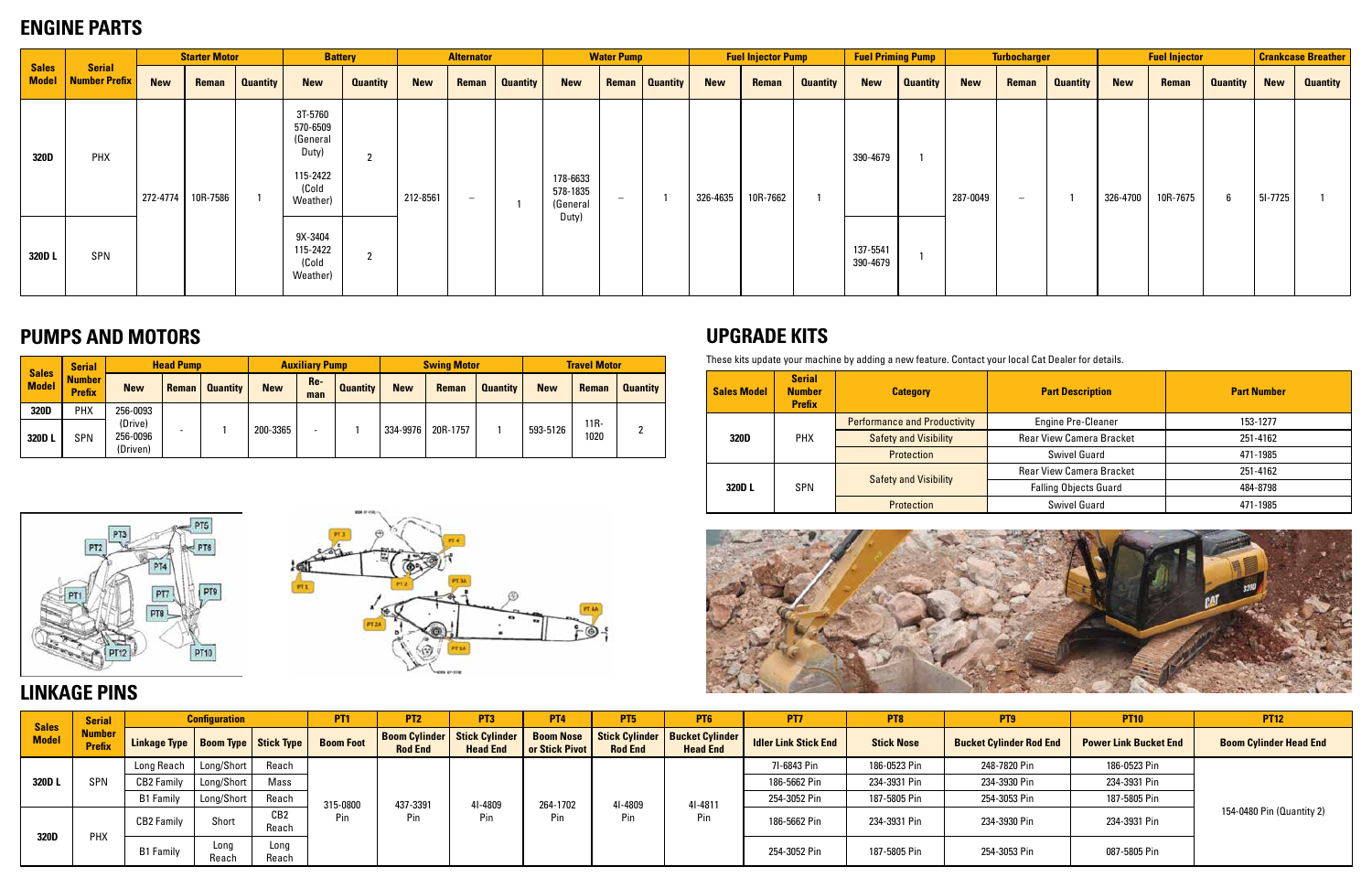#### **BEARINGS AND BUSHINGS**

### **SEALS**

|                              |                                                 |                     | <b>Configuration</b>       |                             | <b>PT1</b>                       | PT <sub>2</sub>                        | PT3                                                | <b>PT4</b>                                   | PT <sub>5</sub>                                   | PT <sub>6</sub>                                     | PT <sub>7</sub>                       | PT <sub>8</sub>                  | PT <sub>9</sub>                                   | <b>PT10</b>                      | <b>PT12</b>                      |
|------------------------------|-------------------------------------------------|---------------------|----------------------------|-----------------------------|----------------------------------|----------------------------------------|----------------------------------------------------|----------------------------------------------|---------------------------------------------------|-----------------------------------------------------|---------------------------------------|----------------------------------|---------------------------------------------------|----------------------------------|----------------------------------|
| <b>Sales</b><br><b>Model</b> | <b>Serial</b><br><b>Number</b><br><b>Prefix</b> | <b>Linkage Type</b> | <b>Boom</b><br><b>Type</b> | <b>Stick</b><br><b>Type</b> | <b>Boom Foot</b>                 | <b>Boom Cylinder</b><br><b>Rod End</b> | <b>Stick</b><br><b>Cylinder</b><br><b>Head End</b> | <b>Boom Nose</b><br>or Stick<br><b>Pivot</b> | <b>Stick</b><br><b>Cylinder</b><br><b>Rod End</b> | <b>Bucket</b><br><b>Cylinder</b><br><b>Head End</b> | <b>Idler Link</b><br><b>Stick End</b> | <b>Stick Nose</b>                | <b>Bucket Cylinder Rod End</b>                    | <b>Power Link Bucket End</b>     | <b>Boom Cylinder Head End</b>    |
|                              |                                                 | Long Reach          | Long/<br>Short             | Reach                       | 244-4277 Bearing<br>(Quantity 2) | 241-7380 Bearing<br>(Quantity 2)       | 235-7770<br><b>Bushing</b>                         | 244-4277<br><b>Bushing</b><br>(Quantity 2)   | 235-7770<br><b>Bushing</b>                        |                                                     | 229-1095 Bushing<br>(Quantity 2)      | 229-1091 Bushing<br>(Quantity 2) | 248-7835 Bearing (Quantity 2)<br>248-7857 Bearing | 517-6019 Bearing<br>(Quantity 2) |                                  |
| 320DL                        | SPN                                             | <b>CB2 Family</b>   | Long/<br>Short             | Mass                        |                                  |                                        |                                                    |                                              | 241-7381<br><b>Bearing</b>                        |                                                     | 228-5614 Bearing<br>(Quantity 2)      | 228-5615 Bearing<br>(Quantity 2) | 228-5615 Bearing (Quantity 3)                     | 228-5615 Bearing<br>(Quantity 2) |                                  |
|                              |                                                 | <b>B1 Family</b>    | Long/<br>Short             | Reach                       |                                  |                                        |                                                    |                                              | 235-7770<br><b>Bushing</b>                        | 235-7769<br><b>Bushing</b>                          | 229-1096 Bushing<br>(Quantity 2)      | 240-2913 Bushing<br>(Quantity 2) | 244-4360 Bearing (Quantity 2)<br>241-7382 Bearing | 240-2912 Bearing<br>(Quantity 2) | 241-7379 Bushing<br>(Quantity 2) |
| 320D                         |                                                 | <b>CB2 Family</b>   | Short                      | CB2<br>Reach                |                                  |                                        | 241-7381<br>Bushing                                |                                              | 241-7381<br><b>Bushing</b>                        |                                                     | 228-5614 Bushing<br>(Quantity 2)      | 228-5615 Bushing<br>(Quantity 2) | 228-5615 Bushing (Quantity 3)                     | 228-5615 Bushing<br>(Quantity 2) |                                  |
|                              | PHX                                             | <b>B1 Family</b>    | Long<br>Reach              | Long<br>Reach               |                                  |                                        |                                                    |                                              | 241-7381<br>Bushing                               |                                                     | 229-1096 Bushing<br>(Quantity 2)      | 240-2913 Bushing<br>(Quantity 2) | 244-4360 Bushing (Quantity 2)<br>241-7382 Bushing | 240-2912 Bushing<br>(Quantity 2) |                                  |

|                              | <b>Serial</b>                  |                     | <b>Configuration</b>       |                             | <b>PT1</b>                    | PT <sub>2</sub>                                  | PT <sub>3</sub>                                    | <b>PT4</b>                                                                                              | PT <sub>5</sub>                                   | PT <sub>6</sub>                                     | PT <sub>7</sub>                                         | PT <sub>8</sub>                                            | PT <sub>9</sub>                | <b>PT10</b>                                                | <b>PT12</b>                   |
|------------------------------|--------------------------------|---------------------|----------------------------|-----------------------------|-------------------------------|--------------------------------------------------|----------------------------------------------------|---------------------------------------------------------------------------------------------------------|---------------------------------------------------|-----------------------------------------------------|---------------------------------------------------------|------------------------------------------------------------|--------------------------------|------------------------------------------------------------|-------------------------------|
| <b>Sales</b><br><b>Model</b> | <b>Number</b><br><b>Prefix</b> | <b>Linkage Type</b> | <b>Boom</b><br><b>Type</b> | <b>Stick</b><br><b>Type</b> | <b>Boom Foot</b>              | <b>Boom</b><br><b>Cylinder</b><br><b>Rod End</b> | <b>Stick</b><br><b>Cylinder</b><br><b>Head End</b> | <b>Boom Nose</b><br>or Stick<br><b>Pivot</b>                                                            | <b>Stick</b><br><b>Cylinder</b><br><b>Rod End</b> | <b>Bucket</b><br><b>Cylinder</b><br><b>Head End</b> | <b>Idler Link Stick End</b>                             | <b>Stick Nose</b>                                          | <b>Bucket Cylinder Rod End</b> | <b>Power Link Bucket End</b>                               | <b>Boom Cylinder Head End</b> |
| 320D L                       |                                | Long Reach          | Long/<br>Short             | Reach                       | 166-1495 Seal<br>(Quantity 2) |                                                  | 166-1494<br>Seal                                   | 166-1495<br>Seal<br>$\vert$ (Quantity 2) $\vert$ (Quantity 2) $\vert$ (Quantity 2) $\vert$ (Quantity 2) | 166-1494<br>Seal                                  | 235-7679<br>Seal                                    | 096-0131 Seal<br>(Quantity 2)<br>3B-8489 Grease Fitting | 093-1433 Seal (Quantity 2)<br>367-8465 O-Ring (Quantity 2) | 235-7679 Seal (Quantity 6)     | 248-7836 Seal (Quantity 2)<br>367-8465 O-Ring (Quantity 2) |                               |
|                              | SPN                            | <b>CB2 Family</b>   | Long/<br>Short             | Mass                        |                               | 166-1494<br>Seal<br>(Quantity 4)                 |                                                    |                                                                                                         |                                                   |                                                     | 235-7679 Seal<br>(Quantity 2)<br>3B-8489 Grease Fitting | 166-1495 Seal (Quantity 2)<br>367-8468 O-Ring (Quantity 2) | 166-1495 Seal (Quantity 6)     | 166-1495 Seal (Quantity 2)<br>367-8468 O-Ring (Quantity 2) |                               |
|                              |                                | <b>B1 Family</b>    | Long/<br>Short             | Reach                       |                               |                                                  |                                                    |                                                                                                         |                                                   |                                                     |                                                         | 166-1494 Seal (Quantity 2)<br>367-8467 O-Ring (Quantity 2) | 166-1494 Seal (Quantity 6)     | 166-1494 Seal (Quantity 2)<br>367-8467 O-Ring (Quantity 2) | 166-1494 Seal (Quantity 4)    |
| 320D                         | <b>PHX</b>                     | <b>CB2 Family</b>   | Short                      | CB2<br>Reach                |                               |                                                  |                                                    |                                                                                                         |                                                   |                                                     |                                                         | 166-1495 Seal (Quantity 2)<br>367-8468 O-Ring (Quantity 2) | 166-1495 Seal (Quantity 6)     | 166-1495 Seal (Quantity 2)<br>367-8468 O-Ring (Quantity 2) |                               |
|                              |                                | <b>B1 Family</b>    | Long<br>Reach              | Long<br>Reach               |                               |                                                  |                                                    |                                                                                                         |                                                   |                                                     |                                                         | 166-1494 Seal (Quantity 2)<br>367-8468 O-Ring (Quantity 2) | 166-1494 Seal (Quantity 6)     | 166-1494 Seal (Quantity 2)<br>367-8467 O-Ring (Quantity 2) |                               |

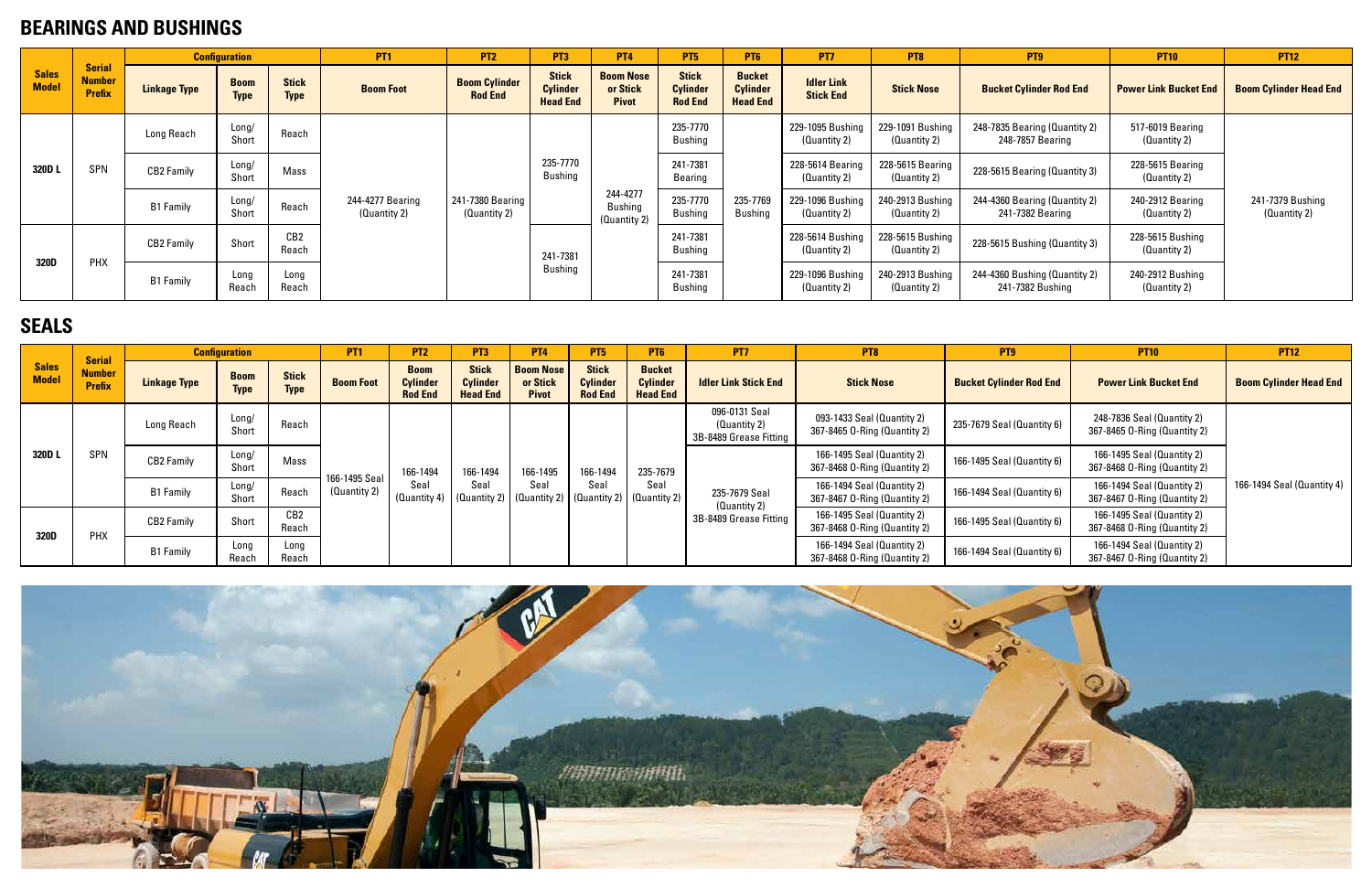|                              | <b>Serial</b>                  |                               | <b>Configuration</b>       |                             | <b>PT1</b>                                                   | PT <sub>2</sub>                                                                         | PT <sub>3</sub>                                       | <b>PT4</b>                                                                                              | PT <sub>5</sub>                                                   | PT <sub>6</sub>                                 | PT7                                           | PT <sub>8</sub>                                           | PT9                                                                            | <b>PT10</b>                                         | <b>PT12</b>                                                                                                              |                                                                   |                                                          |  |                                               |                                                           |                                                                                |
|------------------------------|--------------------------------|-------------------------------|----------------------------|-----------------------------|--------------------------------------------------------------|-----------------------------------------------------------------------------------------|-------------------------------------------------------|---------------------------------------------------------------------------------------------------------|-------------------------------------------------------------------|-------------------------------------------------|-----------------------------------------------|-----------------------------------------------------------|--------------------------------------------------------------------------------|-----------------------------------------------------|--------------------------------------------------------------------------------------------------------------------------|-------------------------------------------------------------------|----------------------------------------------------------|--|-----------------------------------------------|-----------------------------------------------------------|--------------------------------------------------------------------------------|
| <b>Sales</b><br><b>Model</b> | <b>Number</b><br><b>Prefix</b> | <b>Linkage</b><br><b>Type</b> | <b>Boom</b><br><b>Type</b> | <b>Stick</b><br><b>Type</b> | <b>Boom Foot</b>                                             | <b>Boom Cylinder Rod End</b>                                                            | <b>Stick Cylinder</b><br><b>Head End</b>              | <b>Boom Nose or</b><br><b>Stick Pivot</b>                                                               | <b>Stick Cylinder</b><br><b>Rod End</b>                           | <b>Bucket Cylinder</b><br><b>Head End</b>       | <b>Idler Link Stick</b><br><b>End</b>         | <b>Stick Nose</b>                                         | <b>Bucket Cylinder</b><br><b>Rod End</b>                                       | <b>Power Link Bucket End</b>                        | <b>Boom Cylinder Head End</b>                                                                                            |                                                                   |                                                          |  |                                               |                                                           |                                                                                |
|                              |                                | Long<br>Reach                 | Long/<br>Short             | Reach                       |                                                              |                                                                                         | 093-0349 Washer<br>093-0363 Spacer<br>451-2176 Washer |                                                                                                         |                                                                   | 093-0349 Washer<br>113-2127 Shim                |                                               |                                                           | 099-0707 Bolt<br>096-4876 Nut<br>(Quantity 2)                                  | 099-0724 Bolt<br>096-4876 Nut<br>(Quantity 2)       | 236-6365 Bolt<br>451-2183 Nut<br>(Quantity 2)<br>166-1482 Shim<br>(Quantity 2)                                           | 099-0724 Bolt<br>096-4876 Nut<br>(Quantity 2)                     | 093-0083 Shim (Quantity 4)<br>093-0115 Shim (Quantity 2) |  |                                               |                                                           |                                                                                |
| 320D L                       | SPN                            | <b>CB2 Family</b>             | Long/<br>Short             | Mass                        | 212-2838 Shim (Quantity 2)                                   |                                                                                         |                                                       |                                                                                                         |                                                                   |                                                 |                                               |                                                           |                                                                                |                                                     |                                                                                                                          | 166-1487 Shim<br>(Quantity 2)<br>451-2176 Washer<br>453-2844 Bolt |                                                          |  | 186-5649 Bolt<br>451-2184 Nut<br>(Quantity 2) | 093-0349<br>Washer<br>453-2845 Bolt<br>451-2176<br>Washer | 166-1487 Shim<br>(Quantity 2)<br>189-3925 Bolt<br>451-2184 Nut<br>(Quantity 2) |
|                              |                                | <b>B1 Family</b>              | Long/<br>Short             | Reach                       | 308-8776 Shim (Quantity 2)<br>308-8775 Shim<br>308-8777 Shim | 4I-3308 Plate (Quantity 2)<br>41-3309 Spacer (Quantity 2)<br>166-1486 Shim (Quantity 2) |                                                       | 093-0084 Shim<br>(Quantity 2)                                                                           | 166-1486 Shim<br>(Quantity 2)<br>451-2176 Washer<br>453-2844 Bolt | 451-2176<br>Washer<br>453-2844 Bolt<br>093-0349 | 236-6365 Bolt<br>451-2183 Nut<br>(Quantity 2) | 188-2315 Bolt<br>451-2183 Nut<br>(Quantity 2)             | 236-6365 Bolt<br>451-2183 Nut<br>(Quantity 2)<br>166-1486 Shim<br>(Quantity 2) | 188-2315 Bolt<br>451-2183 Nut<br>(Quantity 2)       | 8T-4123 Washer<br>8T-4780 Bolt                                                                                           |                                                                   |                                                          |  |                                               |                                                           |                                                                                |
|                              |                                | <b>CB2 Family</b>             | Short                      | CB2<br>Reach                | 093-0349 Washer<br>8T-4123 Washer<br>8T-4780 Bolt            | 8T-4223 Washer (Quantity 6)<br>8T-4956 Bolt (Quantity 6)                                | 453-2844 Bolt                                         | 093-0084 Shim<br>(Quantity 2)<br>093-0116 Shim<br>(Quantity 2)                                          | 093-0349 Washer<br>093-0363 Spacer                                | Washer<br>118-5982 Spacer                       | 186-5649 Bolt<br>451-2184 Nut<br>(Quantity 2) | 093-0349<br>Washer<br>451-2176<br>Washer<br>453-2845 Bolt | 166-1487 Shim<br>(Quantity 2)<br>189-3925 Bolt<br>451-2184 Nut<br>(Quantity 2) | 093-0349 Washer<br>451-2176 Washer<br>453-2845 Bolt | 093-0083 Shim (Quantity 4)<br>133-2425 Shim (Quantity 2)<br>093-0115 Shim (Quantity 2)                                   |                                                                   |                                                          |  |                                               |                                                           |                                                                                |
| 320D                         | PHX                            | <b>B1 Family</b>              | Long<br>Reach              | Long<br>Reach               |                                                              |                                                                                         |                                                       | 166-1487 Shim<br>(Quantity 2)<br>113-2127 Shim<br>  093-0349 Washer<br>451-2176 Washer<br>453-2844 Bolt |                                                                   |                                                 | 186-5644 Bolt<br>451-2183 Nut<br>(Quantity 2) | 188-2315 Bolt<br>451-2183 Nut<br>(Quantity 2)             | 166-1486 Shim<br>(Quantity 2)<br>186-5644 Bolt<br>451-2183 Nut<br>(Quantity 2) | 188-2315 Bolt<br>451-2183 Nut<br>(Quantity 2)       | 093-0363 Spacer (Quantity 2)<br>8T-4780 Bolt (Quantity 2)<br>093-0349 Washer (Quantity 2)<br>8T-4123 Washer (Quantity 2) |                                                                   |                                                          |  |                                               |                                                           |                                                                                |



#### **RETENTION HARDWARE**